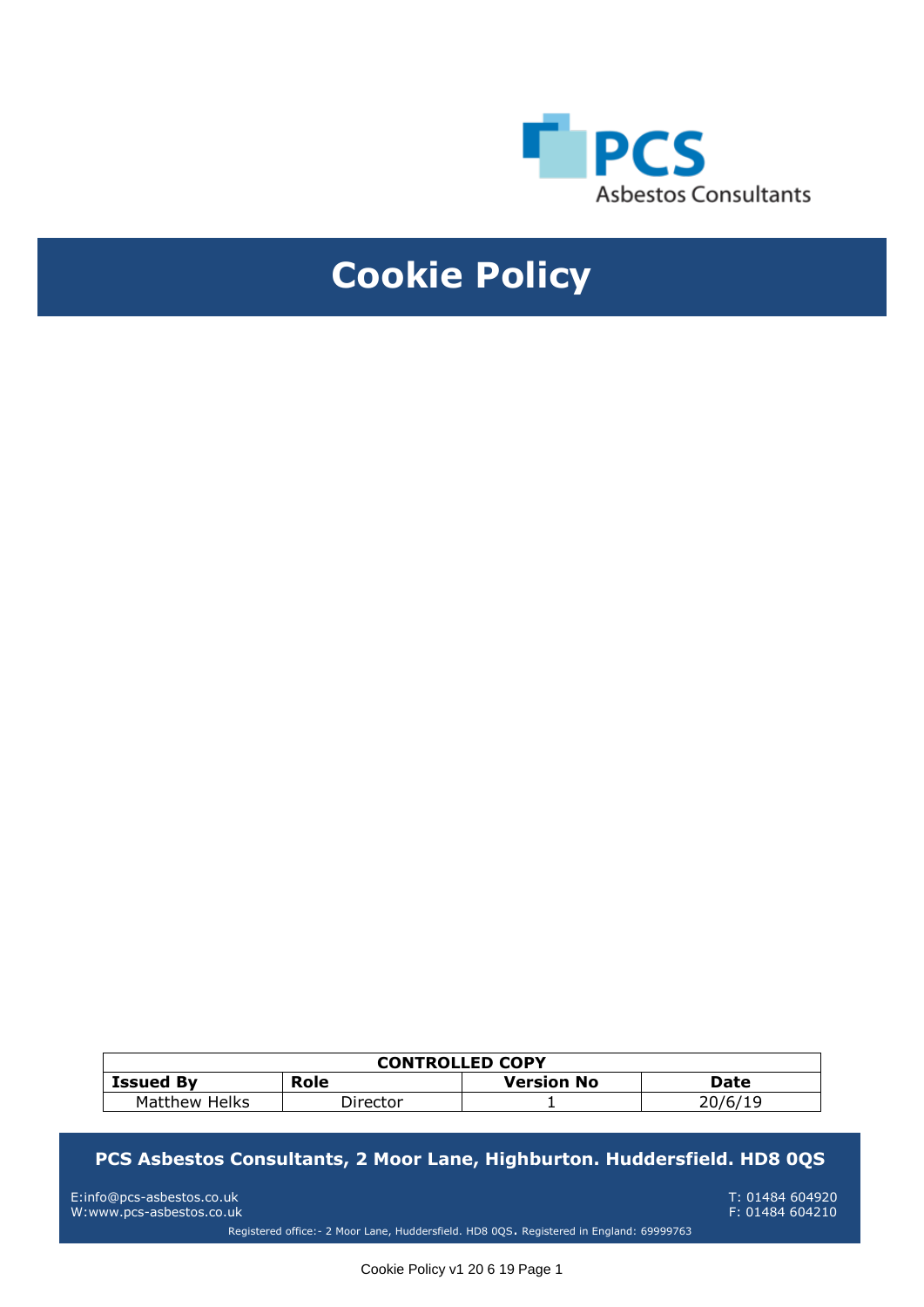## **Cookie Policy**

## **Information about our use of cookies**

Our website uses cookies to distinguish you from other users of our website. This helps us to provide you with a good experience when you browse our website and also allows us to improve our site. By continuing to browse the site, you are agreeing to our use of cookies and our Cookie Policy in its entirety.

A cookie is a small file of letters and numbers that we store on your browser or the hard drive of your computer if you agree. Cookies contain information that is transferred to your computer's hard drive.

We use analytical/performance cookies which allow us to recognise and count the number of visitors and to see how visitors move around our website when they are using it. This helps us to improve the way our website works, for example, by ensuring that users are finding what they are looking for easily.

You can find more information about the individual cookies we use and the purposes for which we use them in the table below:

| <b>Name</b>   | <b>Duration</b>                                               | <b>Information</b>                                                                                                                       | <b>More information</b>                                                                                          |
|---------------|---------------------------------------------------------------|------------------------------------------------------------------------------------------------------------------------------------------|------------------------------------------------------------------------------------------------------------------|
| <b>APISID</b> | years after<br>it I<br>was set.                               | This expires $2 \mid$ These are used by Google<br>display personalised<br>to<br>advertisements on Google<br>recent<br>sites, based<br>on | For more information on<br>Google<br>Analytics<br>the<br>cookies which we use,<br>visit<br>please<br>the<br>link |
| <b>NID</b>    | This expires 6<br>months after it<br>was set.                 | previous<br>searches<br>and<br>interactions.                                                                                             | below.<br>https://developers.googl<br>e.com/analytics/devguid                                                    |
| <b>SID</b>    | This expires 2<br>after<br>years<br>it<br>was set.            |                                                                                                                                          | es/collection/analyticsjs/<br>cookie-usage                                                                       |
| 1P_JAR        | This expires 1<br>month after it<br>was set.                  |                                                                                                                                          |                                                                                                                  |
| <b>ANID</b>   | This expires 1<br>year after it was<br>set.                   |                                                                                                                                          |                                                                                                                  |
| <b>DV</b>     | This<br>expires<br>within 24 hours<br>after it was set.       |                                                                                                                                          |                                                                                                                  |
| <b>OTZ</b>    | <b>This</b><br>expires<br>within 20 days<br>after it was set. |                                                                                                                                          |                                                                                                                  |
| <b>SIDCC</b>  | This expires 90<br>days after it was<br>set.                  |                                                                                                                                          |                                                                                                                  |
| <b>UULE</b>   | This expires 1<br>day after it was<br>set.                    |                                                                                                                                          |                                                                                                                  |